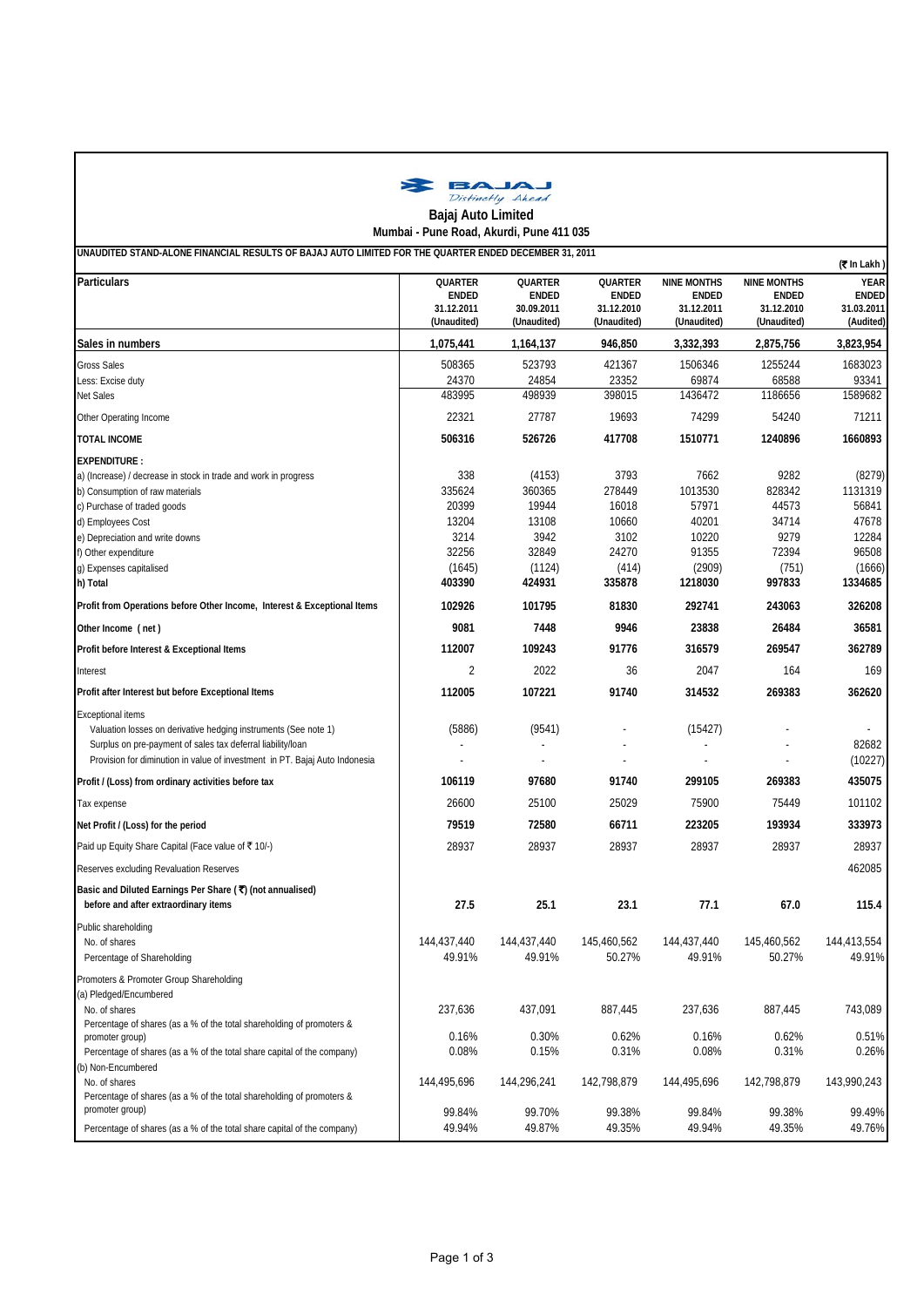| SEGMENT-WISE REVENUE, RESULTS AND CAPITAL EMPLOYED (STAND-ALONE) |                |                |                |                    |                    |               |  |  |  |  |
|------------------------------------------------------------------|----------------|----------------|----------------|--------------------|--------------------|---------------|--|--|--|--|
|                                                                  |                |                |                |                    |                    | $($ ₹In Lakh) |  |  |  |  |
| <b>Particulars</b>                                               | <b>OUARTER</b> | <b>OUARTER</b> | <b>OUARTER</b> | <b>NINE MONTHS</b> | <b>NINE MONTHS</b> | <b>YEAR</b>   |  |  |  |  |
|                                                                  | <b>ENDED</b>   | <b>ENDED</b>   | <b>ENDED</b>   | <b>ENDED</b>       | <b>ENDED</b>       | <b>ENDED</b>  |  |  |  |  |
|                                                                  | 31.12.2011     | 30.09.2011     | 31.12.2010     | 31.12.2011         | 31.12.2010         | 31.03.2011    |  |  |  |  |
|                                                                  | (Unaudited)    | (Unaudited)    | (Unaudited)    | (Unaudited)        | (Unaudited)        | (Audited)     |  |  |  |  |
| <b>Segment Revenue</b>                                           |                |                |                |                    |                    |               |  |  |  |  |
| Automotive                                                       | 506316         | 526726         | 417708         | 1510771            | 1240896            | 1660893       |  |  |  |  |
| Investments                                                      | 9081           | 7448           | 9946           | 23838              | 26484              | 36581         |  |  |  |  |
| Total                                                            | 515397         | 534174         | 427654         | 1534609            | 1267380            | 1697474       |  |  |  |  |
| Segment Profit/(Loss) before Tax and Interest                    |                |                |                |                    |                    |               |  |  |  |  |
| Automotive                                                       | 97040          | 92254          | 81830          | 277314             | 243063             | 398663        |  |  |  |  |
| Investments                                                      | 9081           | 7448           | 9946           | 23838              | 26484              | 36581         |  |  |  |  |
| Total                                                            | 106121         | 99702          | 91776          | 301152             | 269547             | 435244        |  |  |  |  |
| Less: Interest                                                   | ↑              | 2022           | 36             | 2047               | 164                | 169           |  |  |  |  |
| <b>Total Profit Before Tax</b>                                   | 106119         | 97680          | 91740          | 299105             | 269383             | 435075        |  |  |  |  |
| Capital Employed                                                 |                |                |                |                    |                    |               |  |  |  |  |
| Automotive                                                       | 95006          | 93588          | 145380         | 95006              | 145380             | 125756        |  |  |  |  |
| Investments                                                      | 561218         | 549059         | 476383         | 561218             | 476383             | 519795        |  |  |  |  |
| Unallocable                                                      | 6327           | (12031)        | 512            | 6327               | 512                | (134827)      |  |  |  |  |
| Total                                                            | 662551         | 630616         | 622275         | 662551             | 622275             | 510724        |  |  |  |  |
|                                                                  |                |                |                |                    |                    |               |  |  |  |  |